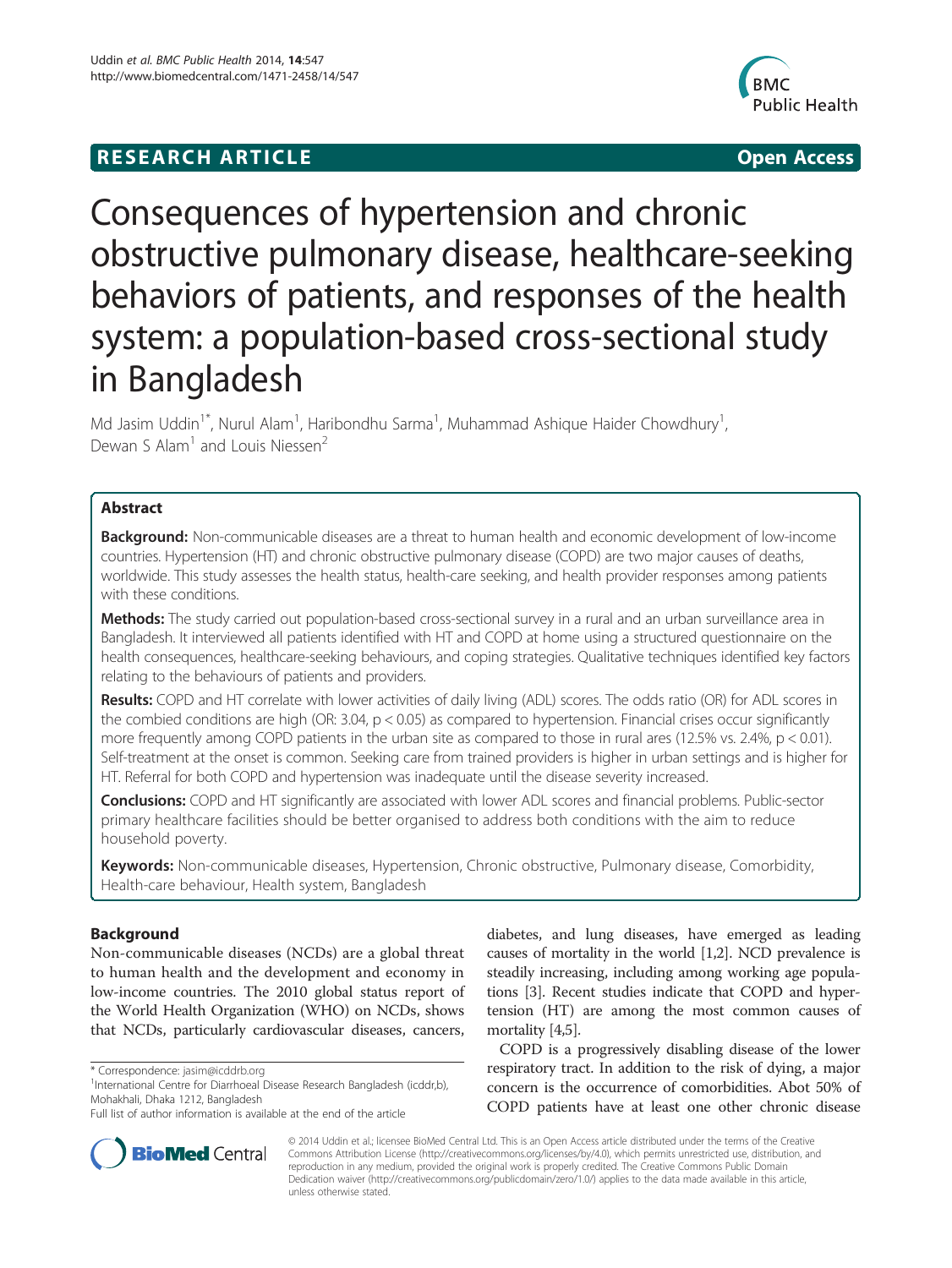and among them hypertension is the most frequent [[6](#page-9-0),[7](#page-9-0)]. HT is the leading risk factors and contributes to chronic cardiovascular disease occurrence, ischemic heart diseases and stroke. COPD severity is reported as associated with increased risk of hypertension [\[6\]](#page-9-0).

In a review of 23 developing countries Bangladesh shows the 9th highest rate of age-standardized mortality due to NCDs, primarily including cardiovascular diseases (CVDs) and diabetes [[7](#page-9-0)]. A recent hospital study across Bangladesh shows that about one-third of admissions of patients aged over 30 years are due to the major NCDs [\[7](#page-9-0)].

As a leading cause of mortality and morbidity among those over 40 years of age, COPD shows one of the most alarming NCDs increases in Bangladesh. COPD prevalence is 13% among men and women aged 40 years and above [[6\]](#page-9-0). The two most important causes of COPD are smoking and indoor air pollution [[8](#page-9-0)[-10\]](#page-10-0). COPD accounted for 559/100,000 disability-adjusted life-years, ranking Bangladesh in top five countries with the highest prevalence [[11](#page-10-0)]. The Bangladesh Demographic and Health Survey 2011 reports that HT prevalence is 32% among adults aged ≥35 years [\[12\]](#page-10-0). A more recent study reports that HT prevalence is 12.4% in rural areas and 16.1% in urban areas [\[13\]](#page-10-0). The National NCD Risk Factor Survey of 2010 shows that about 11% of women and 8% of men were aware of these conditions but did not seek any treatment [[14](#page-10-0)]. About 79% of HT patients does not take regular treatment for their sickness [[15](#page-10-0)].

It is clear that COPD and HT are important publichealth problems in Bangladesh. The demographic transition and changes in lifestyle, along with increased rates of urbanization, are major factors in the rise of these conditios. As the disease burden shifts towards higher ages, the health systems of the country face growing demands of both rich and poor people [[16\]](#page-10-0). The present national essential services package does not include prevention or the treatment of chronic diseases. The annual 'Reality Check' study of the ultra poor observes an increasing demand of care for both condition and highlights the need for information on the societal consequences of COPD and HT, healthcare-seeking behaviour, and services availability and their community responsiveness [\[17\]](#page-10-0).

This article describes the consequences of HT and COPD on daily functioning of patients, healthcare-seeking behaviour, and provider responses.

### Methods

This cross-sectional study was conducted during 2012– 2013. The study used a mixed method approach i.e. both quantitative and qualitative techniques were applied. The qualitative data were collected after completion of a patient survey for complementing survey data. Qualitative research among the sampled households explored key topics raised after initial analyses of the survey data. The

survey questionnaire examined the consequences of COPD and HT. Descriptive qualitative techniques examined the consequences of COPD and HT, healthcare seeking behaviours, and the responses of the health systems. The qualitative data lead to a more indepth understanding of the process and mechanisms in the use of health care and bring in the topic raised by those health care providers who are consulted most often.

#### Definitions

Hypertension was defined as systolic blood pressure of ≥140 mm hg or diastolic blood pressure of ≥90 mm hg or being on antihypertensive medication without showing systolic and diastolic measures of above normal [Alam S 2010, an unpublished research protocol on HT].

COPD is a lung disease characterized by chronic obstruction of lung airflow that interferes with normal breathing and is not fully reversible [Alam S 2010, an unpublished research protocol on COPD].

ADL scores are describing the level of those activities of daily living that indicate the functional status of a person, referring to daily care activities within the place of residence, in the outdoor environments, or both.

Financial crisis: a situation in which the income of a family experiences suddenly reduces as a consequence of an acute or chonic disease.

#### Health service provision in study sites

In the study sites, the distribution of public healthcare services and facilities follows the same pattern of administrative tiers ranging from national (mostly capital-based in Dhaka), regional (in divisions), district, sub-district, to community level provisions. Secondary and tertiary care in both urban and rural sites is the sole responsibility of the Minsitry of Health and Family Welfare (MoHFW).

At the rural sites, the Upazila (sub-district) Health Complex (UHC) is a fixed service-delivery point designed to provide first-level referral services to the people. The UHC is meant for curative, preventive, promotive and rehabilative health services using the hospital facility and by field-level workers. In each UHC, there are posts for nine doctors, including one Upazila Health and Family Planning Officer (UHFPO). UHFPO, the Chief Health Officer of the upazila, is also the head of the UHC. Other doctors in the UHC include junior consultants-4, residential medical officer-1, assistant surgeon-2, and dental surgeon-1. The UHC provides outpatient, inpatient, and emergency services, limited diagnostic and imarging services, emergency obstetric care, maternal healthcare, and dental care.

Below Upazila level there are three types of static health facilities at the union level (8–10 unions in each upazila). These are Union Subcentres, Union Health and Family Welfare Centres (UHFWCs) and Community Clinics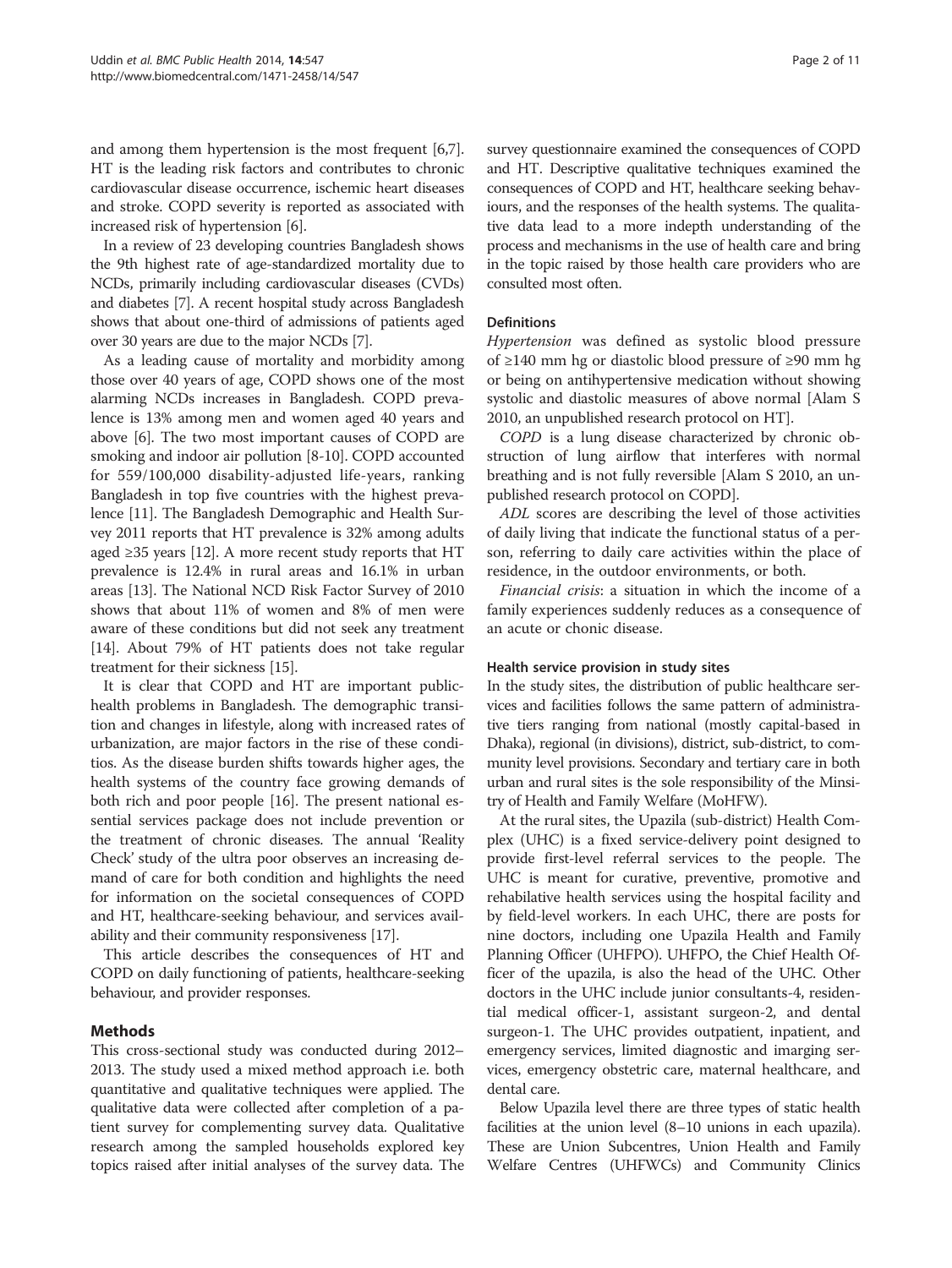(CCs). Service providers at the union-level facilities include Medical Officers/Assistant Surgeons, Medical Assistant (MA), Pharmacist, and member of lower service staff (MLSS).

The main health workforce at community level is the domiciliary staff called Health Assistants (HAs). They are placed in community level. They make home-visits to provide primary health care (PHC) services and collect routine health data. The HAs routinely organize outreach centres for PHC services.

In urban sites, the Ministry of Local Government, Rural Development and Cooperative (MoLGRDC) is responsible for health matters, which are executed by the city corporation/municipality authorities. City corporation/municipal authorities are supported by various government and nongovernment organizations and private-sector agencies that also provide services in urban sites. The government sector, including municipal health department, and NGOs concentrate on preventive and promotive healthcare while the private sector concentrates mainly on curative healthcare.

The traditional medicine systems practiced in Bangladesh include the Unani and Ayurvedic which have a joint governing board, although each has its own network of teaching colleges. The expansive informal sector includes traditional birth attendants, drug vendors, and village doctors.

#### Study sites and subjects

The study was conducted in one rural (Matlab) and one urban (Kamalapur) surveillance sites of the International Centre for Diarrhoeal Disease Research, Bangladesh (icddr, b) and included (a) patients with hypertension, (b) patients with COPD, or (c) patients with both conditions living in the study sites, and (d) healthcare providers working within the study areas.

### Sampling

The sampled households  $(N = 989)$  were identified and sampled from an existing list of households identified earlier as having at least one patient with COPD or hypertension, living in Matlab  $(n = 483)$  or in Kamalapur  $(n = 506)$ . The list was the result from previously conducted epidemiological studies [Alam S 2010, unpublished research protocols on HT and COPD]. The present study included all patients identified through the screening process of the studies [Alam S 2010, unpublished research protocols on HT and COPD]. The earlier studies were population-based on the prevalence and determinants of hypertension and COPD [Alam S 2010, an unpublished research protocol on HT] and a follow-up study to assess of rate of decline in pulmonary function in the diagnosed COPD cases [Alam S 2010, an unpublished research protocol on COPD].

In total, 3758 people were interviewed in each study site to measure the prevalence of hypertension. Here, agestratified lists of all the subjects were obtained from the database of the Health and Demographic Surveilance system of icddr,b. For each age stratum, the required number of individuals was randomly selected. The availability of subjects was verified through a door-to-door visit. The study team contacted each selected individual to explain the study objectives, invited them for participation in the study and detected patients following standered procedure.

#### Study inclusion criteria

The study included all adult males and non-pregnant females, aged ≥20 years, who did not suffer from any heart attack or stroke, who had no history of heart or kidney failure, not suffering from any acute illness during recruitment, and who were able to provide valid consent for participation, and were willing to participate in the study.

For COPD, the individuals were randomly selected by Alam's study [Alam S 2010, an unpublished research protocol on COPD] for examination with spirometry for dictation. In total, 3758 individuals were randomly tested through spirometry in each site to identify COPD patients. Here, the included age group were the ≥40-yearold individuals.

### Data collection

All the patients of hypertension, COPD, and comorbidity clinically diagnosed during the epidemiological study [Alam S 2010, unpublished research protocols on HT and COPD] were interviewed using a structured questionnaire to assess the consequences of the diseases on household livelihoods, healthcare-seeking behaviours, and coping strategies. A questionnaire was designed to gather information on the consequences of the diseases on the affected individuals and their households, healthcare-seeking behaviors, overall implications for household livelihoods, and coping strategies adopted. Questions were included to assess if the patient unable to do work during the illness. If yes, the interviewee was asked how long she or he was unable to do work during the illness. If the patient faced financial problems due to not being able to work, questions were asked to assess the ADL score and to quantify the financial problems. The questionnaire was pretested before administration. Experienced interviewers administrated the questionaires. They received both classroom and field training on collection of data from hypertension and COPD patients.

# Qualitative techniques

#### In-depth interviews

In-depth interviews to ask about the financial household conquences were conducted among 24 hypertension and 24 COPD patients, stratiefied by gender, income status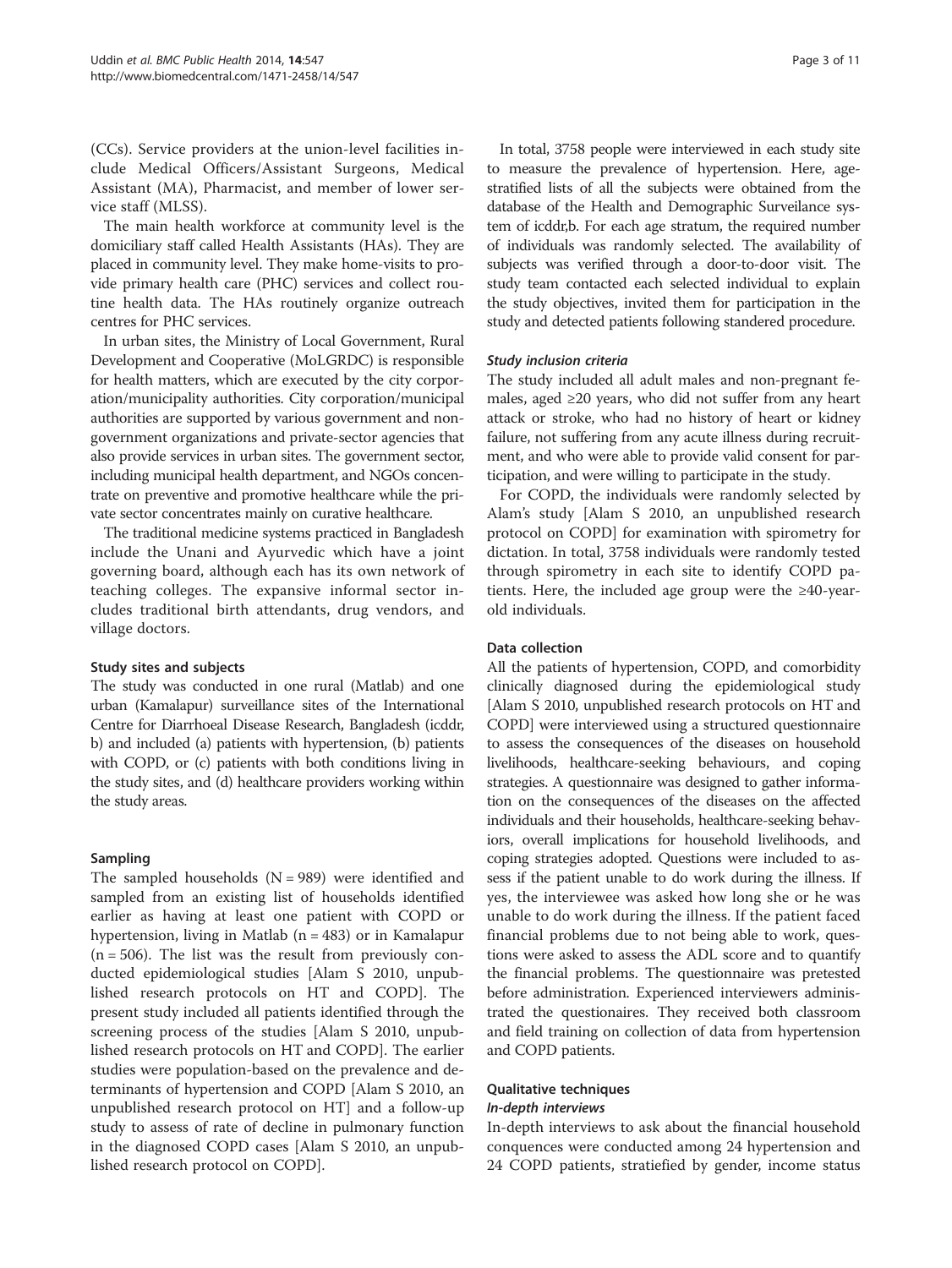and age. They were from both study sites. Experienced qualitative researchers were involved in data-collection. Intensive training was imparted to them on data-collection through the techniques mentioned above. They used formal guidelines. The interviewers explained the objectives of study, why the participant was selected, what type of question would be asked during interview with the patients and took consent before starting of interviews. The key area of interest included: assessment of financial assets of households at the time when the illness started and how these changed as the illness progressed, with increased expenditure on healthcare and/or decreased income generation; and an exploration of treatment-seeking patterns, how these changed over time, and what variables affected these.

#### Key-informant interviews

Using information from the sample survey, a purposive sample of most commonly-used providers was drawn to undertake key-informant interviews of their characteristics and advice, treatment, and referral practices in relation to COPD and hypertension. In total, 15 providers of various categories, selected from the community, sub-district, district and tertiary-level facilities from each site, were interviewed. The commonly involved providers were selected based on analysis of survey data. During survey, the patients were asked the name and address of service providers to whom they mostly visit for their treatment. The service providers whose names mostly mentioned by the patients were selected for key informant interviews. It involved a detailed assessment of providers, focusing on their capacity to provide advice, treatment, and referral services in relation to COPD and hypertension. Data on socioeconomic and demographic characteristics of service providers were also collected. They were asked about their training and career history. A semi-structured questionnaire allowed exploration of experience and confidence in treating hypertension or COPD conditions. Referral linkages to the public health system were particularly examined. Information was also collected on the formal service-delivery system and the extent to which the system treats hypertension and COPD conditions.

#### Data analyses

Data were entered using the customized visual BASICS/ FoxPro software 9.0 and were analyzed using the SPSS software (version 19). The precision of estimates from the quantitative surveys were based on 95% confidence interval (CI). Bivariate and multivariate analyses were carried out, with statistical significance based on 95% CL. Logistic regression analysis was conducted to identify factors that were significantly associated with consequences of the diseases and care-seeking behaviors.

Qualitative information collected through in-depth interviews and key-informant interviews were transcribed,

translated into English, and analyzed using contents analysis. Analysis of qualitative data was begun with the first field activities and led to refinements as the study proceeded. From the beginning, we conducted thematic analysis to understand care seeking behaviours and health systems response. The data collector prepared transcript after completion of each interview. The data processing included reading, coding, displaying, reducing, and interpreting. The reading and coding were initiated while data were collected. The primary themes and sub-themes were identified through initial coding. After reading, re-reading, and coding the text, the primary themes and sub-themes were merged with the main themes. When the main themes were formalized, we performed matrix analysis for displaying the data. However, the data-display and reduction process was conducted once all data were collected.

#### Ethical clearance

All the respondents gave written consent before participating in the study. The Research Review Committee and the Ethical Review Committee of icddr,b approved the study. The interviews conducted interviews in isolated places and discussed between interviewer and interviewee. Confidentiality of data was strictly maintained.

## Statement of compliance to the RATS guideline for qualitative component

We follow the RATS guideline for qualitative component of the manuscript (please see the RATS checklist provided as an Additional file [1\)](#page-9-0).

### Results

### Sociodemographic characteristics of respondents

Age and sex distribution of clinically-diagnosed patients showed marked variations by type of morbidity and sites (Table [1](#page-4-0)). The urban patients were younger than the rural patients having each type of morbidity. The patients having hypertension or COPD were younger than the patients having comorbidity in each site. As expected, more males had COPD and comorbidity than females who had more often hypertension in both the sites. In each site, patients with COPD and comorbidity were more likely to have no formal education while patients with hypertension were more likely to have secondary or more education.

# Consequences of COPD and HT Activities of daily living scores

Patients with COPD and comorbidity has lower ADL scores than those with hypertension in both the urban and rural sites (Table [2\)](#page-4-0). Logistic regression analysis showed higher odds ratio for lower ADL in relation to comorbidity as compared to hypertension in the rural site only. While the age did not show any association with ADL lowering, more males than females had low ADL scores in the rural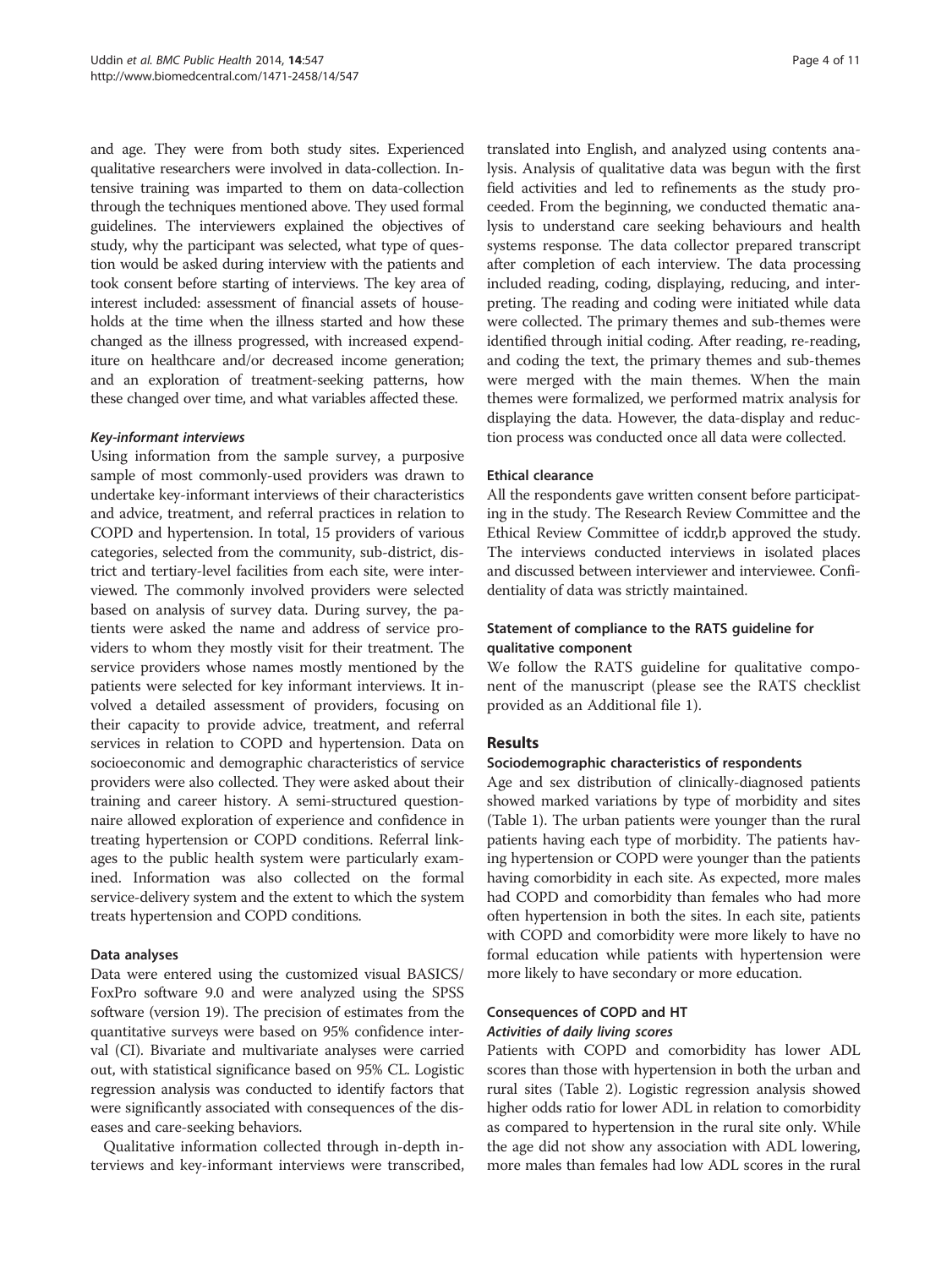| Age, sex, and education      |                 | Dhaka (urban)   |                 | Matlab (rural)  |                 |                 |  |
|------------------------------|-----------------|-----------------|-----------------|-----------------|-----------------|-----------------|--|
|                              | <b>COPD</b>     | Hypertension    | Comorbidity     | <b>COPD</b>     | Hypertension    | Comorbidity     |  |
| Age                          | $54.4 \pm 15.1$ | $55.5 \pm 13.7$ | $63.2 \pm 10.2$ | $63.6 \pm 13.5$ | $62.3 \pm 11.9$ | $68.9 \pm 10.8$ |  |
| $Mean + std$                 |                 |                 |                 |                 |                 |                 |  |
| Median                       | 54.6            | 56.3            | 62.5            | 64.4            | 62.8            | 69.6            |  |
| % of female patients         | 25.0            | 53.3            | 32.1            | 24.7            | 57.9            | 32.4            |  |
| Level of education           |                 |                 |                 |                 |                 |                 |  |
| % of none                    | 46.2            | 22.0            | 35.8            | 43.5            | 29.3            | 41.9            |  |
| % of primary (class I-V)     | 25.5            | 26.0            | 34.0            | 37.3            | 40.7            | 32.4            |  |
| % of secondary + (class VI+) | 28.2            | 52.0            | 30.2            | 19.2            | 30.0            | 25.7            |  |
| No. of patients (N)          | 184             | 246             | 53              | 292             | 140             | 74              |  |

<span id="page-4-0"></span>Table 1 Age, sex, and educational distribution of patients with hypertension, COPD, and comorbidity in urban and rural sites

site (data not shown). The qualitative findings revealed that two-thirds  $(n = 24)$  of COPD patients could not perform daily activities, such as bathing, taking food by own hand, wearing dress, performing prayer, cooking, cleaning, gardening, and cattle rearing, and one-fourth had restricted movement.

#### Financial crises

Compared to the rural patients, significantly higher proportion of urban COPD patients reported facing financial crises (12.5% vs. 2.4%,  $p < 0.01$ ). Of the patients with comorbidity, none reported any household financial crisis in either site. They might be too old to contribute to household economy; other members managed household's expenditure. The most common option the urban households adopted to cope with economic crises was borrowing money from relatives or friends, followed by reducing expenditure on food and spending or reducing savings (Table [3\)](#page-5-0).

Healthcare-seeking behaviours Seeking medical treatment from any provider in the last one year was higher in the rural than urban patients (Table [4](#page-5-0)). The quality of medical treatment was associated with urbanity and type

of disease. For example, the rate of seeking treatment from medical doctors was higher among the urban patients than among the rural patients, who sought a higher rate from untrained village doctors and drug-sellers. Health workers were seldom consulted for treatment and so were homeopaths, kabiraj (practitioner of ayurvedic medicine), and hekims (practitioner of Unani medicine). The patients expressed their satisfactions with the treatment they received from the providers. The number of hospital admissions due to illness in the last one year was few (1-2%) (data not shown).

Qualitative data showed that self-treatment at the initial stage of their illness was common among both rural and urban patients with hypertension and COPD. The frightening supernatural force was most often responsible for delaying treatment in Matlab (rural setting). They believe that breathlessness is just a factor of getting older, and the disease does not affect people aged less than 40 years. They sought treatment from any available healthcare provider when the disease became severe. Socially-recognized village doctors in nearby tiny medicine shops were the first option for seeking treatment. The service providers pointed out the patients of either COPD or HT are not under go for treatment.

Table 2 Interruptions in ADL (activities of daily living) of hypertension and COPD patients in rural and urban sites: prevalence (%) and odds ratio (OR) with 95% confidence interval (CI) by demographic and socioeconomic variables

| Type of disease and<br>demographic and<br>socioeconomic variables | Dhaka (urban)          |                  | Matlab (rural)         |                     |  |  |
|-------------------------------------------------------------------|------------------------|------------------|------------------------|---------------------|--|--|
|                                                                   | <b>ADL</b> interrupted | $OR1$ (95% CI)   | <b>ADL</b> interrupted | $OR1$ (95% CI)      |  |  |
| Any patient                                                       | 11.2                   | Not applicable   | 8.9                    | Not applicable      |  |  |
| COPD                                                              | 15.2                   | 1.35 (0.69-2.66) | 9.6                    | 1.94 (0.78-4.82)    |  |  |
| Hypertension (reference)                                          | 8.1                    | 1.00             | 5.0                    | 1.00                |  |  |
| Comorbidity                                                       | 11.3                   | 1.10 (0.40-3.02) | 13.5                   | $3.04*$ (1.07-8.65) |  |  |
| No. of patients (N)                                               | 483                    |                  | 506                    |                     |  |  |

<sup>1</sup>The dependent variable was coded as 1 if ADL was interrupted, and coded 0 otherwise; and the odds ratios were adjusted for age, sex, education and asset score of the patients. \*p < 0.05.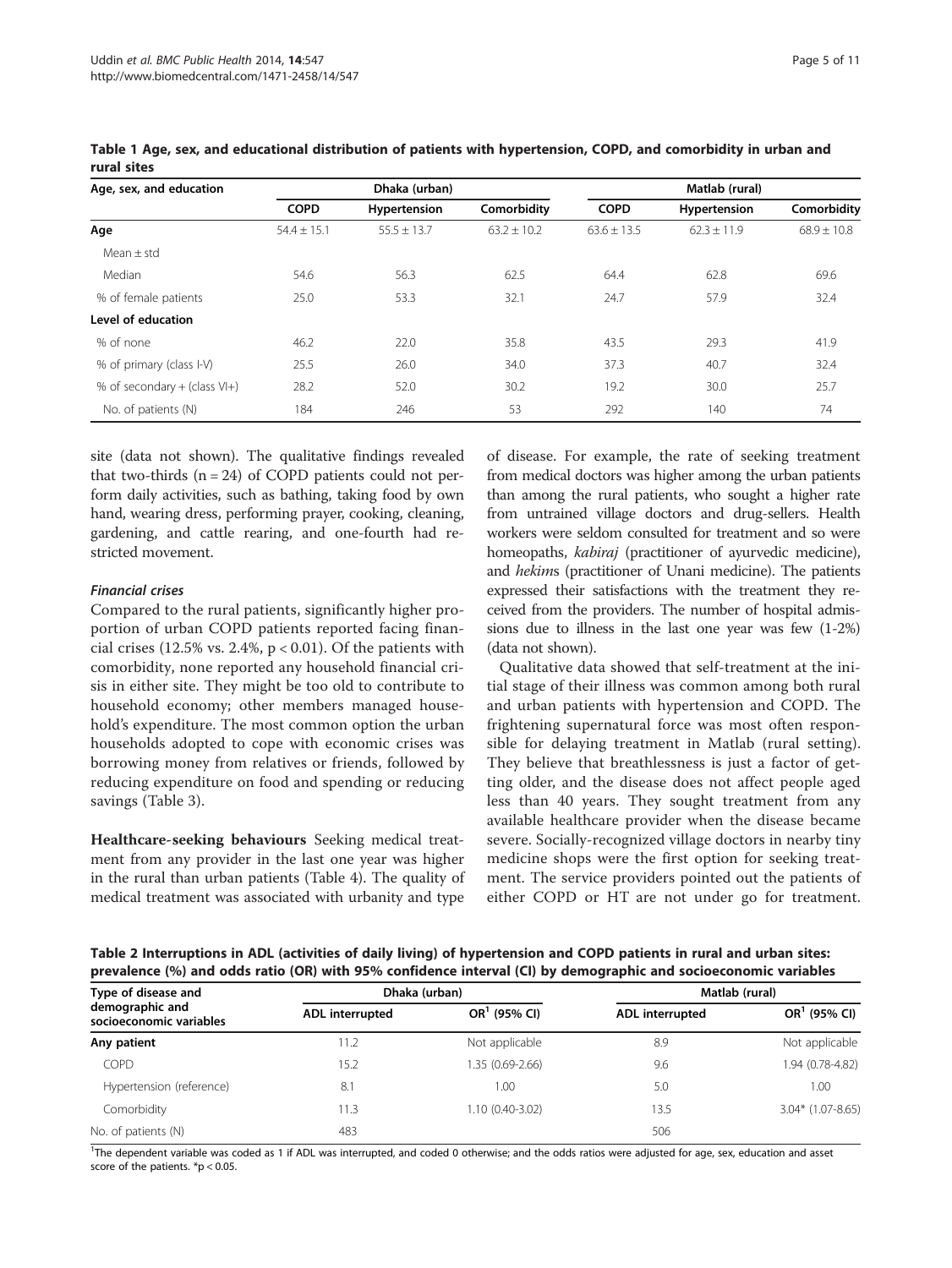| <b>Economic crises and</b>          |             | Dhaka (urban) |             | Matlab (rural) |     |             |  |
|-------------------------------------|-------------|---------------|-------------|----------------|-----|-------------|--|
| coping mechanisms                   | <b>COPD</b> | HT            | Comorbidity | <b>COPD</b>    | HT  | Comorbidity |  |
| Faced some financial problems       | $12.5***$   | 3.3           | 0.0         | 2.4            | 1.4 | 0.0         |  |
| Coping mechanism <sup>\$</sup>      |             |               |             |                |     |             |  |
| Sold household assets               | $1.1***$    | 0.4           | 0.0         | 0.3            | 0.7 | 0.0         |  |
| Spent/reduced savings               | $4.3***$    | 1.2           | 0.0         | 0.0            | 0.7 | 0.0         |  |
| Reduced expenditure on food         | $6.5***$    | 1.2           | 0.0         | 0.7            | 0.7 | 0.0         |  |
| Borrowed money from relative/friend | $7.1***$    | 2.0           | 0.0         | 1.0            | 0.0 | 0.0         |  |
| Others                              | 0.5         | 0.4           | 0.0         | 0.3            | 0.0 | 0.0         |  |
| No. of patients (N)                 | 184         | 246           | 53          | 292            | 140 | 74          |  |

#### <span id="page-5-0"></span>Table 3 Prevalence (%) of economic consequences for COPD, hypertension, and comorbidity and coping mechanisms in rural and urban sites

<sup>\$</sup>Multiple responses were possible;  $**p < 0.01$  (the prevalence compared between sites).

They used to go to service providers whenever they are in severe condition. One service provider with whom indepth interview conducted stated that:

"They (HT patient) don't understand the consequence of HT. There is lack of awareness among them. So this type of patient come to us suddenly when the condition becomes severe and take medicines. After two or three days whenever they feel better they don't feel to take any medicine saying that the HT has gone, so when it needs then I will buy the medicine again."

Patients, particularly uneducated ones, had no clear idea about the technical quality of village doctors. They locally called them *dactar*. One of them recognized a medical representative as an MBBS doctor (formally trained/graduated doctor).

None of the patients with whom in-depth interviews were conducted in rural Matlab knew that treatment of

hypertension and COPD could be found from the local public healthcare facilities (subdistrict-level hospitals). A few patients in urban Dhaka knew the names of some tertiary-level hospitals where services for hypertension and COPD are available.

#### Differentials in healthcare seeking

Within the site, consulting trained providers did not vary significantly by type of morbidity, age and education of patients (Table [5](#page-6-0)). More females than males consulted trained providers. Household asset quintile was the primary determinant of consulting trained providers in both sites; the higher the asset quintile the higher was the consultation rate.

#### Reasons for not seeking treatment

About 49% of the urban patients with COPD and hypertension did not seek any medical care in the last one year, and it was less (32% and 41% respecticely) in the

| provider and lever or sausiacuon in fural and urban sites |             |               |             |                |              |             |  |
|-----------------------------------------------------------|-------------|---------------|-------------|----------------|--------------|-------------|--|
| Type of medical care and                                  |             | Dhaka (urban) |             | Matlab (rural) |              |             |  |
| level of satisfaction                                     | <b>COPD</b> | Hypertens-ion | Comorbidity | <b>COPD</b>    | Hypertension | Comorbidity |  |
| Did not seek medical care                                 | 48.4        | 48.8          | 3.8         | 32.5           | 41.4         | 0.0         |  |
| Sought medical care                                       | $51.6***$   | 51.2          | 96.2        | 67.5           | 58.6         | 100.0       |  |
| Type of provider <sup>s</sup>                             |             |               |             |                |              |             |  |
| MBBS doctor                                               | $22.6***$   | $32.5***$     | 18.9        | 7.9            | 15.7         | 9.5         |  |
| Village doctors/drug stores                               | $25.3***$   | $17.9***$     | 75.5        | 58.9           | 41.4         | 90.5        |  |
| Health worker                                             | 0.0         | 3.3           | 1.9         | 0.3            | 1.4          | 0.0         |  |
| Homeopath/kabiraj/hekim                                   | 1.6         | 0.0           | 0.0         | 0.0            | 0.0          | 0.0         |  |
| # of patients who sought medical care                     | 95          | 126           | 51          | 197            | 82           | 74          |  |
| Satisfied with treatment                                  | 93.8**      | 98.4          | 100.0       | 100.0          | 96.2         | 100.0       |  |
| Not satisfied                                             | 3.3         | 0.8           | 0.0         | 0.0            | 2.1          | 0.0         |  |
| No. of patients (N)                                       | 184         | 246           | 53          | 292            | 140          | 74          |  |

Table 4 Prevalence (%) of seeking medical care for COPD, hypertension, and co-morbidity in last one year by type of provider and level of satisfaction in rural and urban sites

<sup>\$</sup>Multiple responses were possible; \*\*p < 0.01 (the prevalence compared between categories of the variables within the site).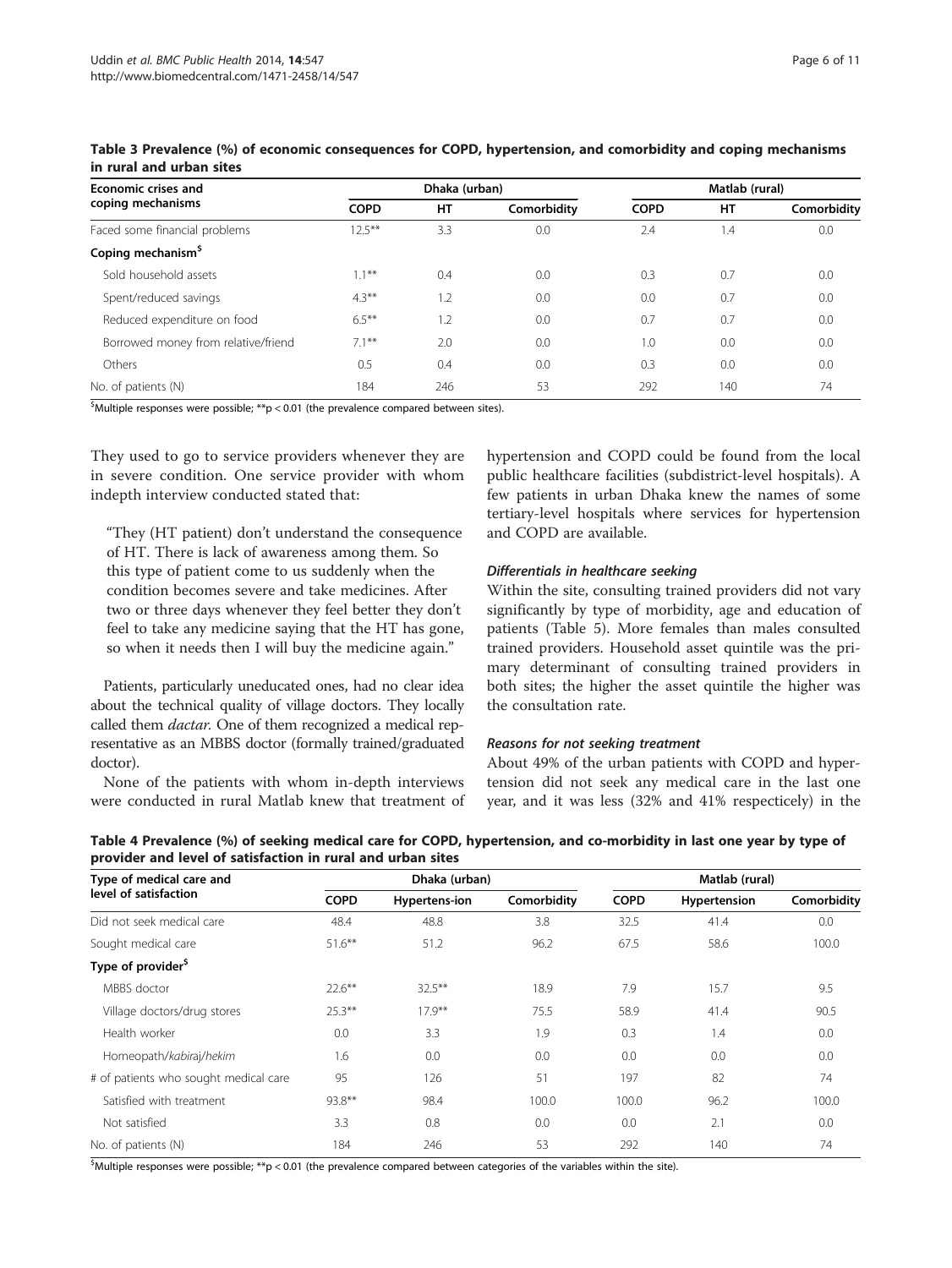| Type of illness and                        |                     | Dhaka (urban)          | Matlab (rural)      |                          |  |
|--------------------------------------------|---------------------|------------------------|---------------------|--------------------------|--|
| demographic and<br>socioeconomic variables | <b>Medical care</b> | $OR1$ (95% CI)         | <b>Medical care</b> | OR <sup>1</sup> (95% CI) |  |
| Type of patients/illness                   |                     |                        |                     |                          |  |
| COPD                                       | 23.9                | $0.89(0.54-1.47)$      | 8.2                 | $0.59(0.30-1.15)$        |  |
| Hypertension (reference)                   | 32.9                | 1.00                   | 17.1                | 1.00                     |  |
| Comorbidity                                | 20.8                | $0.60$ $(0.27 - 1.31)$ | 9.5                 | $0.60(0.24-1.53)$        |  |
| Age (years) of patients                    |                     |                        |                     |                          |  |
| 35-49                                      | 27.0                | $0.97(0.54-1.73)$      | 5.9                 | $0.53$ $(0.15 - 1.84)$   |  |
| 50-59                                      | 32.4                | 1.46 (0.89-2.38)       | 14.2                | 1.33 (0.70-2.54)         |  |
| 60+ (reference)                            | 26.0                | 1.00                   | 10.7                | 1.00                     |  |
| Sex of patients                            |                     |                        |                     |                          |  |
| Male (reference)                           | 20.1                | 1.00                   | 9.7                 | 1.00                     |  |
| Female                                     | 40.2                | $2.30***$ (1.45-3.66)  | 13.0                | 1.20 (0.63-2.29)         |  |
| Education (class passed)                   |                     |                        |                     |                          |  |
| None (reference)                           | 28.5                | 1.00                   | 9.1                 | 1.00                     |  |
| Primary (class I-V)                        | 26.4                | 1.30 (0.72-2.35)       | 10.5                | 1.21 (0.59-2.47)         |  |
| Secondary + (class VI+)                    | 29.1                | $0.70(0.39-1.25)$      | 14.5                | 1.12 (0.53-2.33)         |  |
| Household asset quintile                   |                     |                        |                     |                          |  |
| Lowest (reference)                         | 11.3                | 1.00                   | 4.0                 | 1.00                     |  |
| Second                                     | 20.8                | $1.83(0.81 - 4.16)$    | 4.0                 | $0.93(0.22 - 3.92)$      |  |
| Middle                                     | 22.1                | 2.44* (1.01-5.92)      | 14.7                | $3.75*$ (1.14-12.31)     |  |
| Fourth                                     | 38.1                | 5.91** (2.69-12.96)    | 13.0                | 3.46* (1.07-11.20)       |  |
| Highest                                    | 43.8                | 7.50** (3.26-17.23)    | 19.5                | $5.17***$ (1.54-17.33)   |  |
| No. of patients (N)                        | 483                 |                        | 506                 |                          |  |

<span id="page-6-0"></span>Table 5 Medical care sought from trained providers in rural and urban sites: percentage and odds ratio by type of morbidity and socioeconomic and demographic variables

<sup>1</sup>The dependent variable was coded as 1 if treatment was sought from a trained provider, and coded 0 otherwise;  $*p < 0.05$ ;  $**p < 0.01$ .

rural patients. The single most common reason they stated was lack of need for seeking care (>85%), followed by lack of money, 13% for COPD in the urban site (data not shown).

#### Household service expenditures

The average out-of-pocket expenditures per visit were higher for urban than rural patients for COPD and HT and opposite for co-morbidity (Table [6](#page-7-0)). The expenditures were higher for female than male patients in the urban site and the male–female difference was small in the rural site. Treatment expenditure that includes consultation fee and costs for diagnostic test and medicines.

# Health system responses

# Service facilities

Pharmacy/medicine shops Although some pharmacies/ medicine shops possessed machines for checking blood pressure with a fee, they did not have any equipment to diagnose COPD.

Government hospitals The government upazila (subdistrict) hospital in Matlab has facilities for performing basic pathology tests, such as urine, stool, and blood, doing x-rays, and machines for measuring blood pressure; however, it had no equipment for the diagnosis of COPD. The Union Health and Family Welfare Centres are equipped with blood pressuremeasuring machines but these centres had no instrument to diagnose COPD. The providers offer treatment to COPD patients based on symptoms, often considering these as asthma.

Private clinics The MBBS doctors of private clinics usually concentrated on follow-up of hypertension patients. They are used to ask patients with hypertension to visit them for follow-up every month. According to them, only measuring blood pressure routinely every month is enough as a routine service for hypertension patients. They neither had any equipment nor any training to manage COPD patients.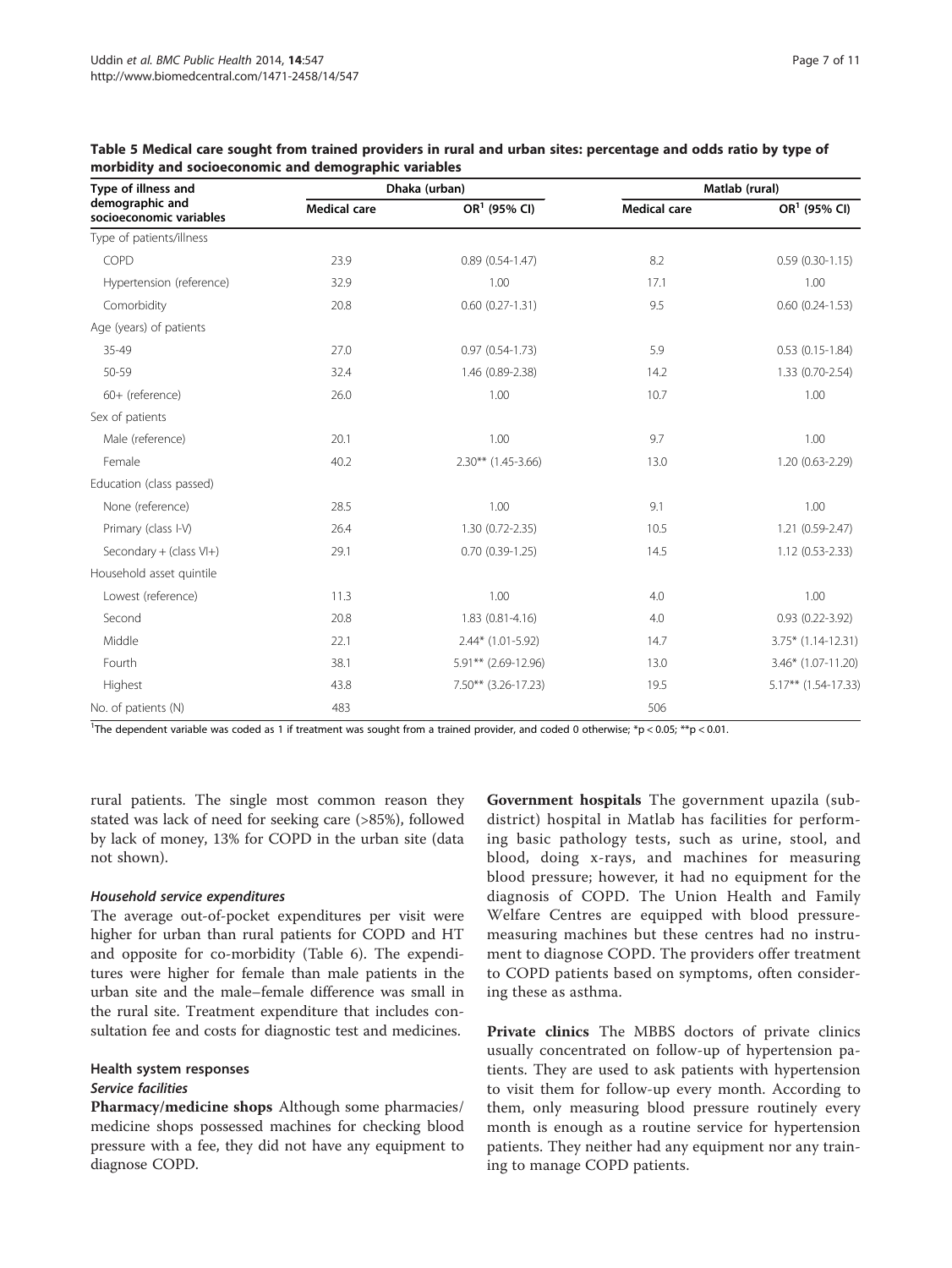| Type of illness and sex of the patients | Dhaka (Urban) |      |                        |               | Matlab (Rural) |      |                        |               |
|-----------------------------------------|---------------|------|------------------------|---------------|----------------|------|------------------------|---------------|
|                                         | Overall       |      | % of overall mean      |               | Overall        |      | % of overall mean      |               |
|                                         | N             | mean | Treatment <sup>b</sup> | <b>Travel</b> | N              | mean | Treatment <sup>b</sup> | <b>Travel</b> |
| Any illness                             | 463           | 1749 | 96.8                   | 3.2           | 686            | 371  | 92.2                   | 7.8           |
| HT                                      | 202           | 1385 | 94.4                   | 5.6           | 132            | 525  | 83.8                   | 16.2          |
| COPD                                    | 153           | 3275 | 98.3                   | 1.7           | 377            | 342  | 96.2                   | 3.8           |
| Co-morbidity                            | 108           | 269  | 94.4                   | 5.6           | 177            | 319  | 93.4                   | 6.6           |
| Sex of the patients                     |               |      |                        |               |                |      |                        |               |
| Male                                    | 239           | 1054 | 95.6                   | 4.4           | 432            | 367  | 94.0                   | 6.0           |
| Female                                  | 224           | 2491 | 97.4                   | 2.6           | 254            | 378  | 89.1                   | 10.8          |

<span id="page-7-0"></span>Table 6 Out-of-pocket expenditures (in taka<sup>a</sup>) per visit for seeking non-domiciliary treatment for HT, COPD and co-morbidity by area

N = number of visits, <sup>a</sup>Taka 78 = US\$1, <sup>b</sup>treatment cost includes consultation fee and costs of diagnostic test and medicines.

Specialized hospitals The doctors of specialized hospitals mainly expressed their intensions to find out the cause of hypertension in patients. After proper diagnosis and obtaining the patient's history, they tried to identify the cause(s). To get the outdoor services, patients need to buy a ticket by paying Tk 10 (US\$ 0.07). If the attending doctor advices any patients for any laboratory test, they need to do this from the outside diagnostic centres and could meet the doctor again as per the need.

#### Provider training

None, except the service providers, at the specialized hospitals had any training on the diagnosis and management of patients with hypertension and COPD. The service providers of primary healthcare facilities provide services to patients based on their basic training they received at the time of their joining the service. Hypertension and COPD are currently being common conditions among many patients, the government MBBS doctors of all tiers of the health system emphasize on training on the management of hypertension and diagnoses and management of COPD. They especially recommended training on type and dose of drug for the treatment of hypertension to know about the appropriate latest medicines for managing a specific condition of patients to reduce their misuse. Despite having better knowledge, other service providers in both government and private clinics asked for the latest treatment of hypertension and COPD. They added that training of government field workers currently not involved in any activity to prevent and control chronic diseases is required so that they can motivate people about the prevention and treatment of hypertension and COPD.

The village doctors/drug-sellers at pharmacies also urged for training on screening, treatment, and referral of hypertension and COPD patients. They added that, since they stay in the community, they are the first contact points for patients at the initial stage. They should have, thus, good knowledge about the diseases so that they can motivate patients, advice them about prevention and provide treatment.

#### Referral system

In urban Dhaka, government MBBS doctors, practicing in private chambers, did not refer any hypertensive patient to any other health facility, since they have the facility to manage patients even with cardiac problems. They reported that the local people lack knowledge as to which type of doctors or hospitals they should visit for a specific disease. So, being a doctor they referred hypertension patients diagnosed with any kidney-related problem to the kidney disease hospital. As private practitioners practice in private clinics, they refer their hypertension patients only when the disease condition is severe or deteriorates.

Pharmacy vendors generally recommended serious patients to visit the Dhaka Medical Collage Hospital (DMCH) or the Shaheed Suhrawardy Medical College (SSMC). One of them stated:

"Most pharmacy-based practitioners did not want to take any risk for any serious patient. They referred them to the two hospitals (DMCH or SSMC). So, without wasting the patients' time, we directly send them to those hospitals".

They generally recommended visiting a nearby private hospital. However, they referred poor patents to the DMCH because it was not cost-effective for patients to be treated in a private hospital. The MBBS doctors who practice in private clinics mentioned that there is no need to refer any hypertension patient to any other facility.

### Follow-up systems

Generally, in the absence of any mechanism, government or private doctors cannot confirm whether the referred patient visited the referred facility or not. Pharmacy vendors were in a better position to know about the status of some patients if they came again to them to buy medicines with prescriptions. On the contrary, one of the government doctors questioned about the importance of knowing the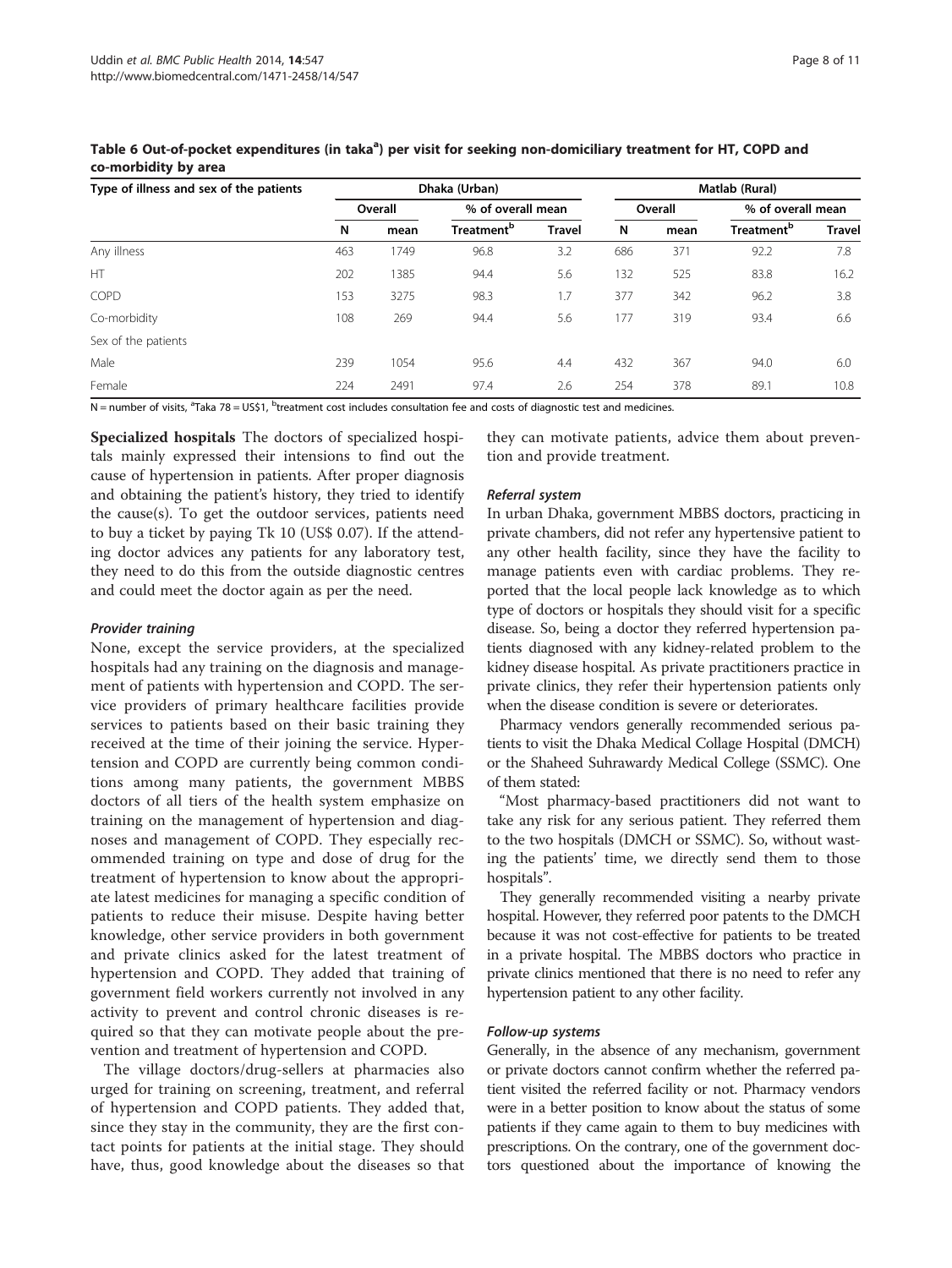patient's referral status. According to him, it might be the responsibility of the patient, otherwise the patient will suffer.

# Provider suggestions for treatments

The healthcare providers recommended the following actions or steps to be taken for the treatment of hypertension and COPD:

- To make available and improve the services for chronic diseases at the public-sector primary healthcare facilities, especially in rural sites, are essential to ensure services for the disadvantaged population of Bangladesh.
- To supply an adequate number of medical equipment for the diagnosis of chronic diseases in the health facilities must be ensured. Nebulization support needs to be made available at the outdoor facilities for providing emergency services to patients. Supply of other medicines should be ensured for the treatment of chronic diseases at every healthcare facility both at public and private hospitals.
- To make available ECG and X-ray machines and technicians at district- and subdistrict-level hospitals should be ensured as these are life-saving instruments. Any emergency heart or COPD patient cannot be referred to any other facility without proper checking and diagnosis.
- To increase the reliability on hospital services, a corner inside primary healthcare-level hospitals should be developed for patients with COPD, hypertension, and other chronic diseases. Besides, it needs media exposure so that people are aware of it and visit it for services instead of seeking services from village doctors and pharmacies.
- To increase awareness among the community people about hypertension and COPD and their prevention and treatment are important. The involvement of community health workers in the prevention and control of hypertension and COPD patients is essential. However, currently there is no program to involve community health workers to prevent and control chronic diseases.
- To increase pathology services which can be performed without electricity at union subcenters need to be arranged.
- To provide free treatment of hypertension and COPD patients or providing medicines at reduced prices, like through the directly-observed therapy of tuberculosis (DOTs) programme should be introduced to control chronic diseases.
- To develop a risk-reduction strategy for COPD patients in the anti-tobacco campaigns.

# **Discussion**

Our study reports the important health and social consequences of HT and COPD, the health care seeking behaviour of patients and responses of health providers in Bangladesh.

We found lower ADL scores among patients of COPD than among those with hypertension and their combined effects. Results of logistic regression showed significantly higher OR of low ADL scores in case of comorbidities as compared to those with hypertension.

Qualitative information shows more ADL impairment among the patients than the quantitative ADL scores. This might be due to more probing during qualitative data collection. Two-thirds of the COPD patients reported their inability to perform daily activities in various forms, such as bathing, taking food by own hand, getting dress, and praying. Many reported that COPD restricted their movements. Due to this physical condition, most of them could not carry out their daily household activities, such as cooking, cleaning, gardening, and cattle rearing.

There were high out-of-pocket expenditure and loss of income. Self-treatment of conditions during the initial stage was common in all the groups. Our study showed that the chronic conditions warranted high out-of-pocket expenditure and loss of wage or income more in the urban site than the rural site. The most common option households adopted to cope was borrowing money from relatives or friends, followed by reducing expenditure on food and reducing savings.

Around half of both rural and urban cases did not seek any medical treatment for COPD and HT. Many did not realize that they had the condition, mistakenly believing that breathlessness is just a factor of getting older, and the disease does not affect people aged less than 40 years. Many believed they were merely suffering from 'smoker's cough', which is not important enough to bother their doctors. These findings are also consistent with findings of a study by the World Health Organization [\[18\]](#page-10-0). The most common reason for not seeking any treatment was lack of felt-need for seeking care, followed by lack of money. A large majority sought treatment from pharmacies and from untrained village doctors. Seeking services from publicsector doctors was rare in rural Matlab and very few in urban Dhaka. Lack of awareness, information, education, and motivation might have played a role for not seeking treatment. The primary resorts for communities were typically pharmacies/drugstores and a range of informal providers from traditional healers to semi- or untrained village doctors or'quacks'. We observed a limited access of qualified biomedical providers by the poor. The key factors that affect health-seeking behaviors include knowledge about conditions and available services in the locality, cost of treatment and availability of finance, cultural preferences, and socioeconomic and gender relationships. Rigorous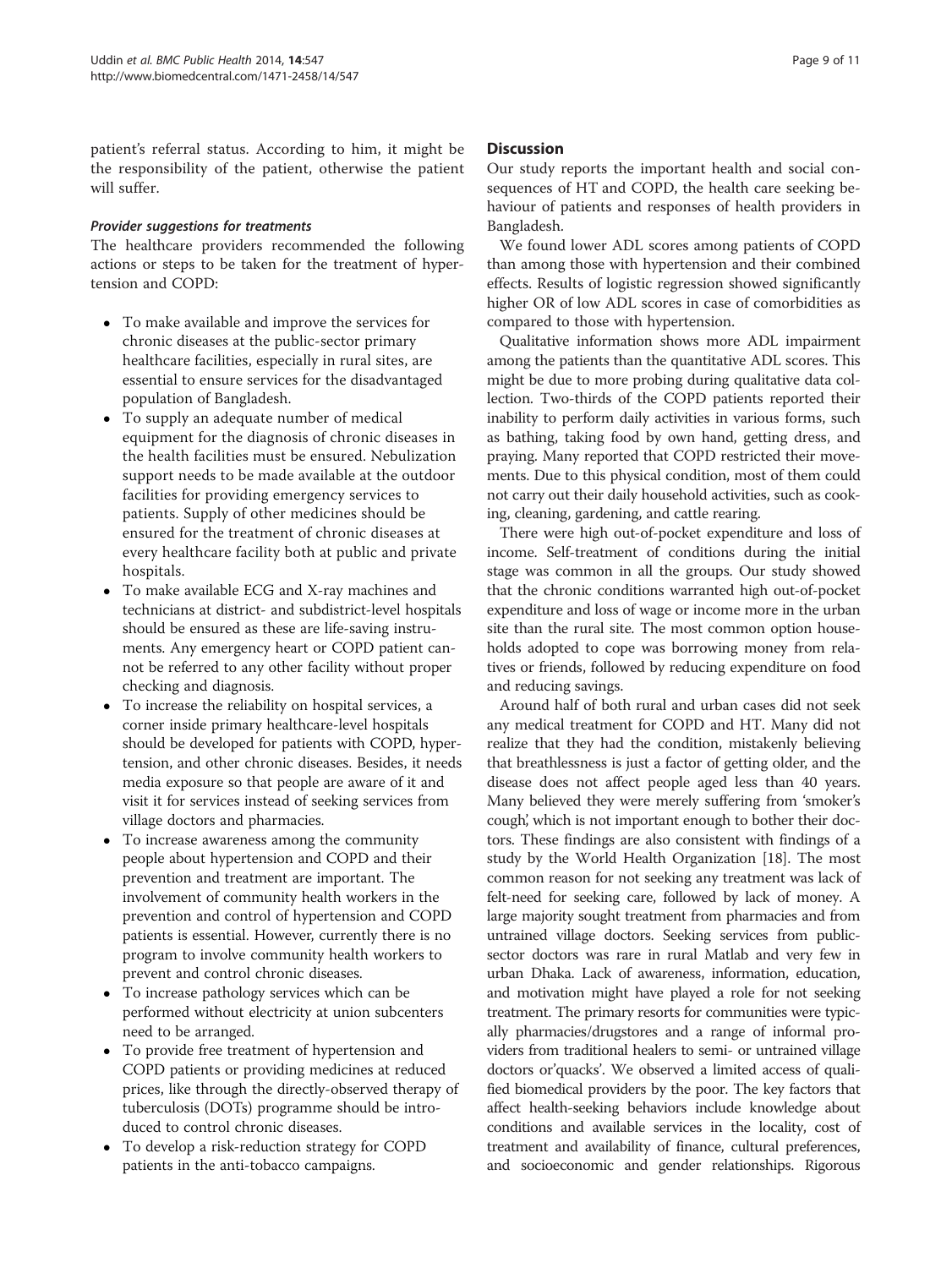<span id="page-9-0"></span>awareness raising programmes involving community health workers both in rural and urban areas may contribute in prevention and control HT and COPD.

Seeking care from formally-trained providers was higher in an urban setting and was higher for hypertension. The referral mechanism for COPD and hypertension patients was inadequate, and many were not referred until the severity of diseases increased. The qualitative data showed that unidentified COPD placed a substantial burden on patients, resulting in decreased lung function and associated symptoms, and led to physical impairment.

Our findings are consistent with findings of a study by Ahsan Karar in Bangladesh [\[16\]](#page-10-0). It is clear from above findings that COPD and HT have impacts on ADL and financial situation of patients, make the patients vulnerable in terms of physically and economically. Therefore, policy level should take immediate steps to develop programmes on prevention and control of COPD and HT.

The limitation of the study was that the sample of qualitative component were selected purposively and there may be a risk of selection bias. However, for minimizing the selection bias, sampling was done considering geographical areas (rural and urban), age (young adult and old) and gender (males and females).

The important factors relating to responses of providers included background and (both formal and non-formal) training, position in the local'market' for services, relationships with members of the local community and relevant authorities, degree of specialization, and links to formal service provision. Except the specialized hospitals, the healthcare facilities are not well-equipped; the providers had no adequate training on the diagnosis and management of hypertension and COPD patients; and there was no referral and follow-up system for patients. These need special attention of the MoHFW of the Government of Bangladesh. The MoHFW should ensure treatment for HT and COPD from trained providers. Further, healthcare facilities at PHC level needs to equipt to responed the needs of patients with COPD and HT.

### Conclusions and implications

Few studies have explored the health consequences of HT and COPD, care seeking behaviour of patients, and the health system responses in Bangladesh, not in other low-income settings. In Bangladesh, no standard and evidence-based program is available for providing services to patients with hypertension and COPD, except in some very limited specialized hospitals at the tertiary levels. The findings of our study revealed that at PHC level, the health systems of Bangladesh are not yet ready to respond to the needs of patients with hypertension and COPD. On the other hand, although MoHFW has recently taken some initiatives, there is no strategic approach to include these diseases in the primary healthcare structure. However, PHC facilities should be equped to address the needs of HT and COPD patients and to reduce household level poverty. Active involvement of community health workers in prevention and control of HT and COPD may be a good strategy. Research to assess the effectiveness of such strategies is essential before proceeding to their large-scale implementation.

## Additional file

#### [Additional file 1:](http://www.biomedcentral.com/content/supplementary/1471-2458-14-547-S1.docx) Qualitative research review guidelines – RATS.

#### Competing interests

The authors declare that they have no competing interests.

#### Authors' contributions

JU, LN, NA, and DSA were involved in developing the concept and implementation of the study, analysis of data, and writing of the manuscript. HS was involved in analysis of qualitative data and writing of the manuscript. JU and AHC were also involved in the collection and processing of data. All the authors read and approved the final manuscript.

#### Acknowledgements

The research was funded by the National Heart, Lung and Blood Institute (NHLBI), National Institutes of Health (NIH), USA. icddr,b acknowledges with gratitude the commitment of NHLBI, NIH, USA to its research efforts. The authors are grateful to the hypertension and COPD patients for providing information for this research. The authors also acknowledge with gratitude the contributions of the research staff, such as Mr. Ali Imam, Dr. Ali Tanweer Siddique, Mr. Shahabuddin Bhuiyan, Mr. Wazed Ali, Ms Roksana Karim, and Ms Ishrat Jaben who were involved in the collection, processing and analysis of data.

#### Author details

<sup>1</sup>International Centre for Diarrhoeal Disease Research Bangladesh (icddr,b), Mohakhali, Dhaka 1212, Bangladesh. <sup>2</sup>Centre for Applied Health Research and Delivery, Suite 1966–206, Liverpool School of Tropical Medicine/Medical School, University of Warwick Pembroke Place, Liverpool L3 5QA, UK.

#### Received: 18 February 2014 Accepted: 28 May 2014 Published: 3 June 2014

#### References

- 1. World Health Organization: Global Status Report On Non-Communicable Diseases 2010. In Geneva: WHO Press; 2011:1–11.
- 2. World Health Organization: World Health Statistics 2012. Part II, Highlighted Topics. In Geneva: WHO Press; 2012:34.
- 3. Parfitt B: Health reform, the human resource challenges for central Asian Commonwealth of independence States (CIS) Countries. Collegian 2009, 16:35–40.
- 4. Vestbo J, Hurd SS, Agusti AG, Jones PW, Vogelmeier C, Anzueto A, Rodriguez-Roisin R: Global strategy for the diagnosis, management, and prevention of chronic obstructive pulmonary disease: GOLD executive summary. Am J Respir Crit Care Med 2013, 18(4):347-365.
- 5. Lawes CM, Hoorn SV, Rodgers A: Global burden of blood-pressure-related disease, 2001. Lancet 2008, 371(9623):1513–1518.
- 6. icddr,b: Chronic disease news: a news letter of icddr,b. 2013, 5(1):1–6 [[http://www.icddrb.org/what-we-do/publications/cat\\_view/52-publications/](http://www.icddrb.org/what-we-do/publications/cat_view/52-publications/10042-icddrb-periodicals/10079-chronic-disease-news/14388-vol-5-issue-1-english-2013?orderby=dmdate_published&ascdesc=DESC) [10042-icddrb-periodicals/10079-chronic-disease-news/14388-vol-5-issue-1](http://www.icddrb.org/what-we-do/publications/cat_view/52-publications/10042-icddrb-periodicals/10079-chronic-disease-news/14388-vol-5-issue-1-english-2013?orderby=dmdate_published&ascdesc=DESC) [english-2013?orderby=dmdate\\_published&ascdesc=DESC\]](http://www.icddrb.org/what-we-do/publications/cat_view/52-publications/10042-icddrb-periodicals/10079-chronic-disease-news/14388-vol-5-issue-1-english-2013?orderby=dmdate_published&ascdesc=DESC)
- 7. Hossain SM, Boonshuyar C, Ekram ARMS: Non-adherence to antihypertensive treatment in essential hypertensive patients in Rajshahi, Bangladesh. AKMMC J 2011, 2(1):09–14.
- 8. Abegunde D, Maters C, Adam T, Ortegon M, Strong K: The burden and costs of chronic diseases in low-income and middle-income countries. Lancet 2007, 370:1929–38.